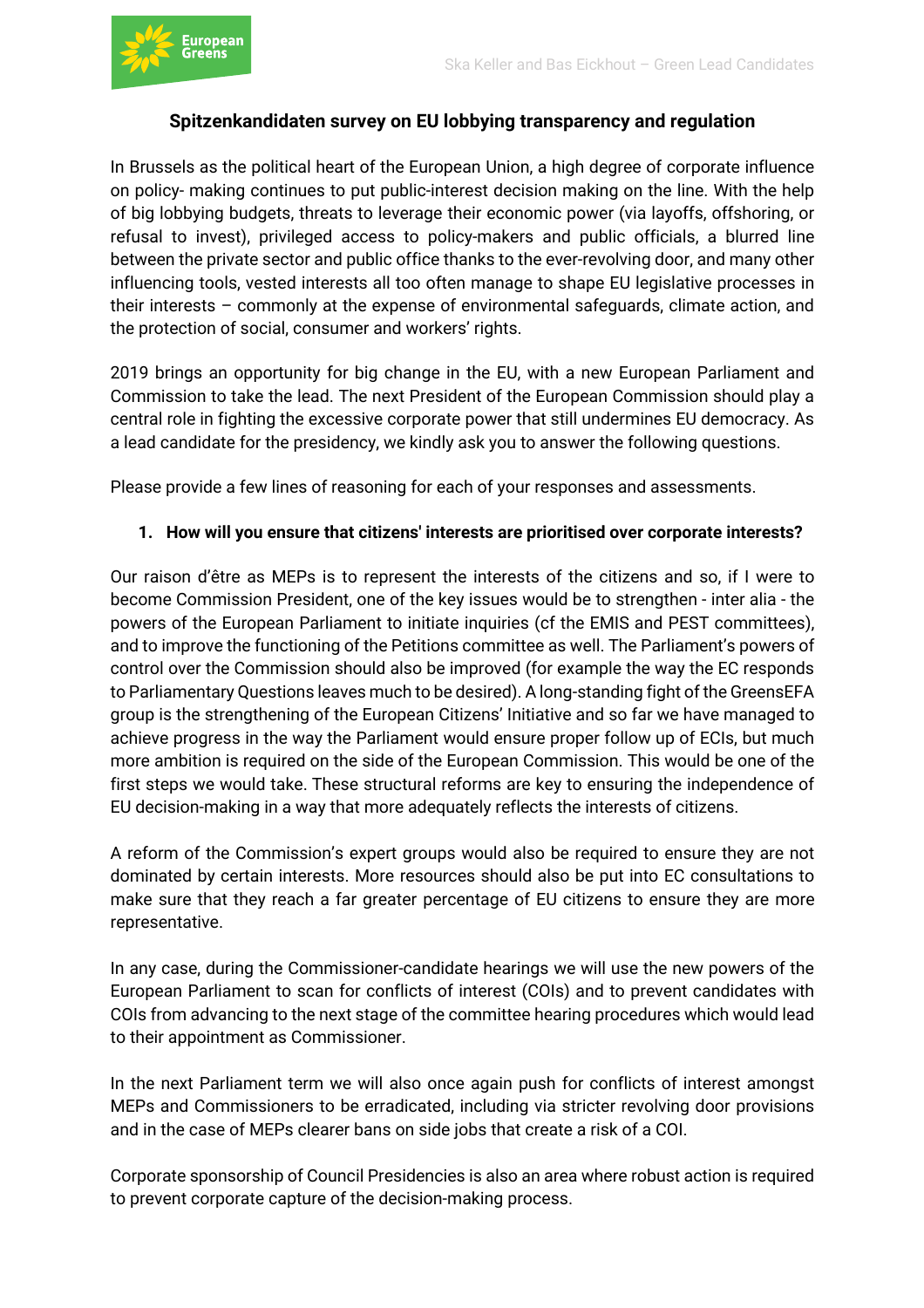

**2. Will you enforce the guideline for commissioners to balance the numbers of their stakeholder meetings with corporate interest representatives and non-profit entities (incl NGOs, trade unions, academic institutions, etc)?** 

# **If yes, how will you enforce it? If no, why not?**

We will question candidate commissioners during their appointment process and will push for a reform of the Commission decision on meetings with interest groups as well as the rules on expert groups to ensure a better balance in the inputs received from different stakeholders.

**3. Will you a) prioritise the establishment of a strong and actually mandatory Transparency Register that covers all three institutions, b) ensure sufficient financial and staff resources for its maintenance, and c) support a sanctions regime for noncompliance with the register's rules?** 

This has been a GreensEFA group priority for a number of years and, in our opinion, the failure of the updated inter-institutional agreement on the Transparency Register presents a clear opportunity to push our demands for a legally binding register, including appropriate sanctions.

It is worth pointing out that we engaged constructively in the revision of the transparency register IIA despite its inherent weaknesses and that we were instrumental in pushing for the establishment of a contact group so that all EU political groups could be involved in some way in the decision-making process. Our insistence on transparency in the process also led to the creation of a specific website and stakeholder meetings, which while limited and certainly improvable, were unprecedented when compared to previous discussions on lobby register reform.

# **4. Will you extend the ban on meetings with unregistered lobbyists to all levels of the European Commission?**

Yes. This has been a key demand of the GreensEFA during the lobby register negotiations, down to Head of Unit level.

#### **5. Are you going to introduce a legislative footprint that traces any input received by lobbyists during the drafting of proposals?**

Both of us and many of the Greens/EFA members are already using Lobbycal as a form of legislative footprint (more information here: https://lobbycal.greens-efa-service.eu/all/). We also encourage our members to make use of the voluntary legislative footprint to be attached to their reports, and are currently finalising Greens EFA standards on transparency and ethics which include a call on Members of the next group to integrate legislative footprints into their work.